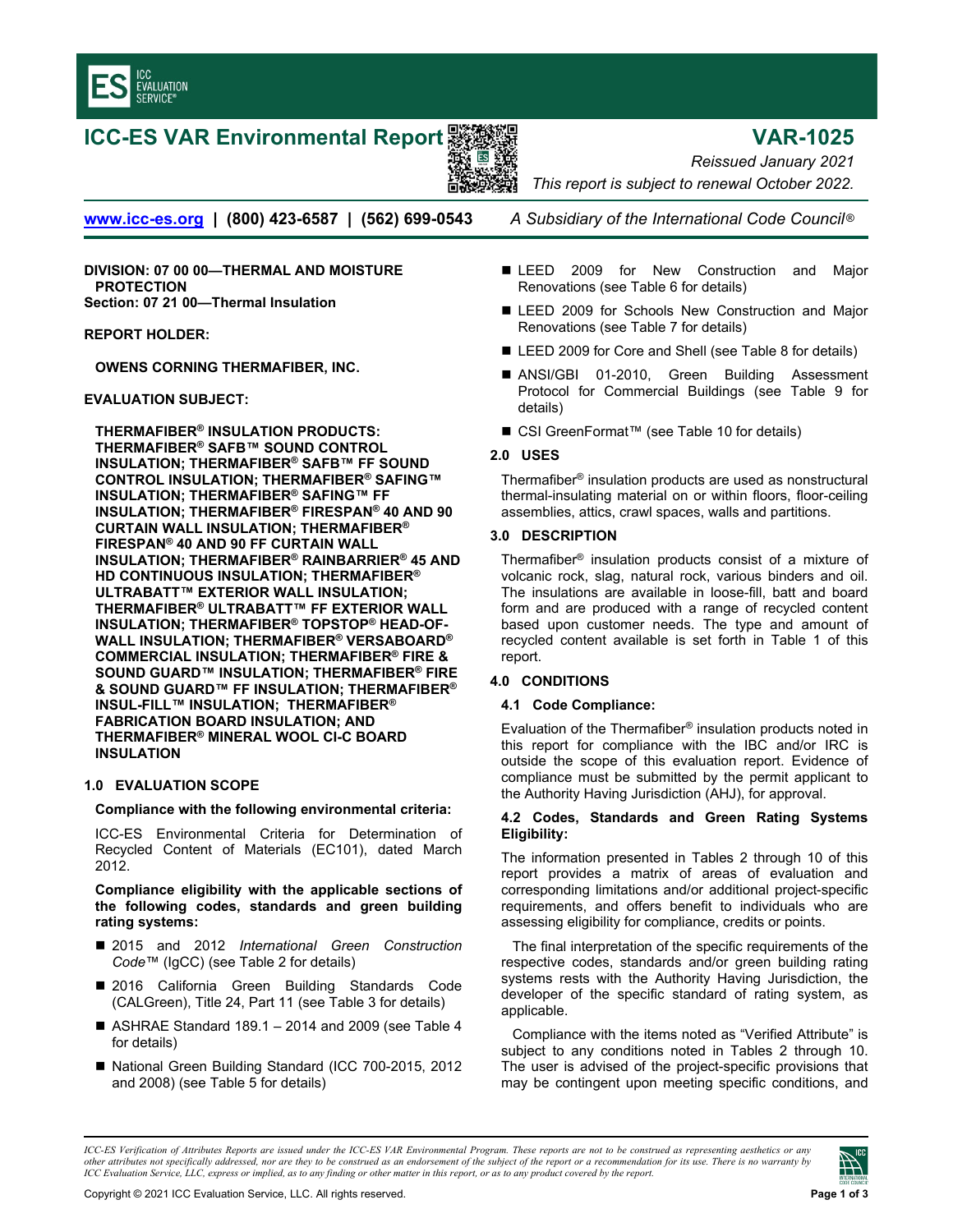the verification of those conditions is outside the scope of this report. Rating systems or standards may provide supplemental information as guidance.

The total percentage of recycled content reported is based upon assigning an equal value for each type of recycled content used in accordance with IgCC Section 505.2.2, ICC 700 Section 604.1 and ANSI/GBI 01-2010 Section 10.1.2. Where the recycled content values are used for determination of compliance with requirements other than the IgCC, ICC 700 and ANSI/GBI 01, the total percent of recycled content must be calculated in accordance with the percentage requirements stated in that document.

Due to the variability of costs and volume, the recycled content percentage listed in this report is based upon weight (mass). The use of cost or volume as the method for calculation is outside the scope of this report.

#### **5.0 BASIS OF EVALUATION**

The information in this report, including any "Verified Attribute," is based upon the ICC-ES Environmental Criteria for Determination of Recycled Content of Materials (EC101). (Evaluation applies to IgCC Section 505.2; CALGreen Sections A4.405.3 & A5.405.4; ASHRAE 189.1 Section 9.4.1.1; ICC 700 Section 604.1; LEED NC Credit

#### **6.0 IDENTIFICATION**

- **6.1** Each package of Thermafiber® insulation products is identified by a label bearing the Owens Corning Thermafiber, Inc. name and address, product name, manufacturing date, manufacturing location (Wabash, Indiana or Joplin, Missouri) and the Environmental Report number (VAR-1025).
- **6.2** The report holder's contact information is the following:

**OWENS CORNING THERMAFIBER, INC. 3711 MILL STREET WABASH, INDIANA 46992 (260) 563-2111, EXT. 98229 [technicalservice@owenscorning.com](mailto:technicalservice@owenscorning.com) [www.thermafiber.com](http://www.thermafiber.com/)**

|                                                                                             | % PRE-CONSUMER RECYCLED<br><b>CONTENT</b> |                         |                                            | % TOTAL                           |  |
|---------------------------------------------------------------------------------------------|-------------------------------------------|-------------------------|--------------------------------------------|-----------------------------------|--|
| <b>PRODUCT</b><br><b>NAME</b>                                                               | <b>Standard Fiber</b>                     | <b>EPA Choice Fiber</b> | % POST-CONSUMER<br><b>RECYCLED CONTENT</b> | <b>RECYCLED</b><br><b>CONTENT</b> |  |
| Thermafiber <sup>®</sup> SAFB <sup>™</sup> Sound<br>Control Insulation                      | 70                                        | N/A                     | 0                                          | 70                                |  |
| Thermafiber <sup>®</sup> SAFB <sup>™</sup> FF Sound<br>Control Insulation                   | 70                                        | N/A                     | $\mathbf 0$                                | 70                                |  |
| Thermafiber <sup>®</sup> Safing <sup>™</sup> Insulation                                     | 70                                        | N/A                     | $\mathbf 0$                                | 70                                |  |
| Thermafiber <sup>®</sup> Safing <sup>™</sup> FF<br>Insulation                               | 70                                        | N/A                     | 0                                          | 70                                |  |
| Thermafiber <sup>®</sup> FireSpan <sup>®</sup> 40 and 90<br>Curtain Wall Insulation         | 70                                        | 75                      | $\boldsymbol{0}$                           | $70 - 75$                         |  |
| Thermafiber <sup>®</sup> FireSpan <sup>®</sup> 40 and 90<br>FF Curtain Wall Insulation      | 70                                        | 75                      | $\mathbf 0$                                | $70 - 75$                         |  |
| Thermafiber <sup>®</sup> UltraBatt™ Exterior<br>Wall Insulation                             | 70                                        | N/A                     | $\mathbf 0$                                | 70                                |  |
| Thermafiber <sup>®</sup> UltraBatt <sup>™</sup> FF<br><b>Exterior Wall Insulation</b>       | 70                                        | N/A                     | $\mathbf 0$                                | 70                                |  |
| Thermafiber <sup>®</sup> RainBarrier <sup>®</sup> 45 and<br><b>HD Continuous Insulation</b> | 70                                        | 75                      | $\mathbf 0$                                | $70 - 75$ <sup>1</sup>            |  |
| Thermafiber <sup>®</sup> TopStop <sup>®</sup> Head-of-<br>Wall Insulation                   | 70                                        | 75                      | $\mathbf 0$                                | 75                                |  |
| Thermafiber <sup>®</sup> VersaBoard <sup>™</sup><br><b>Commercial Insulation</b>            | 70                                        | 75                      | 0                                          | $70 - 75$ <sup>1</sup>            |  |
| Thermafiber <sup>®</sup> Fire & Sound™<br>Insulation                                        | 70                                        | N/A<br>0                |                                            | 70                                |  |
| Thermafiber <sup>®</sup> Fire & Sound™ FF<br>Insulation                                     | 70                                        | N/A                     | $\mathbf 0$                                | 70                                |  |
| Thermafiber <sup>®</sup> Insul-Fill™ Insulation                                             | 70                                        | N/A                     | 0                                          | 70                                |  |
| Thermafiber <sup>®</sup> Fabrication Board<br>Insulation                                    | 70                                        | N/A                     | 0                                          | 70                                |  |
| Thermafiber <sup>®</sup> Mineral Wool CI-C<br><b>Board Insulation</b>                       | 70                                        | N/A                     | 0                                          | 70                                |  |

**TABLE 1—RECYCLED CONTENT BY WEIGHT SUMMARY**

1 The values represent the minimum and maximum range of available recycled content for the products. The actual recycled content amount for the products provided to the end user depends on the product formulation requested by the customer.

Note: